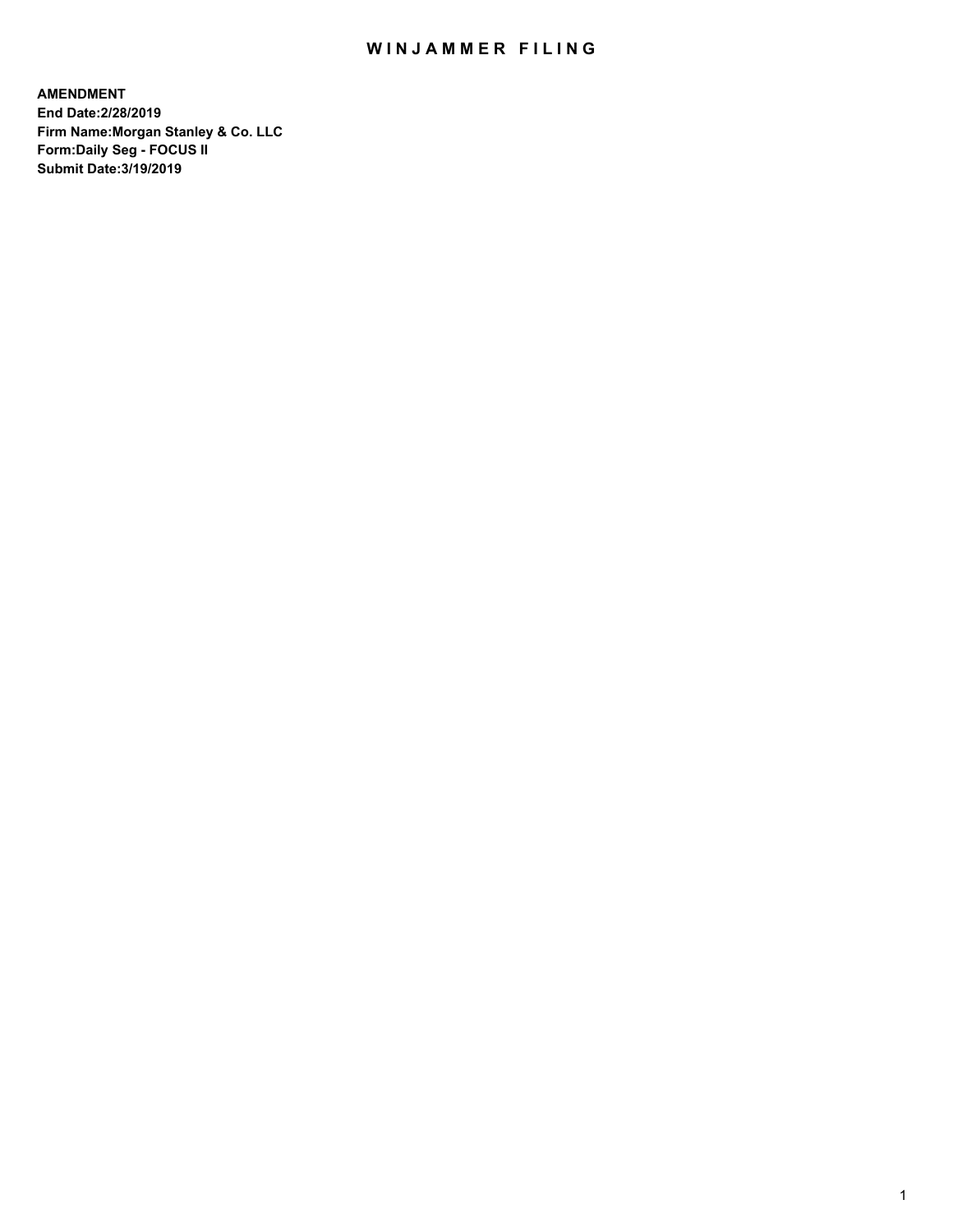**AMENDMENT End Date:2/28/2019 Firm Name:Morgan Stanley & Co. LLC Form:Daily Seg - FOCUS II Submit Date:3/19/2019 Daily Segregation - Cover Page**

| Name of Company                                                                                                                                                                                                                                                                                                                | Morgan Stanley & Co. LLC                        |
|--------------------------------------------------------------------------------------------------------------------------------------------------------------------------------------------------------------------------------------------------------------------------------------------------------------------------------|-------------------------------------------------|
| <b>Contact Name</b>                                                                                                                                                                                                                                                                                                            | <b>Ikram Shah</b>                               |
| <b>Contact Phone Number</b>                                                                                                                                                                                                                                                                                                    | 212-276-0963                                    |
| <b>Contact Email Address</b>                                                                                                                                                                                                                                                                                                   | Ikram.shah@morganstanley.com                    |
| FCM's Customer Segregated Funds Residual Interest Target (choose one):<br>a. Minimum dollar amount: : or<br>b. Minimum percentage of customer segregated funds required:% ; or<br>c. Dollar amount range between: and; or<br>d. Percentage range of customer segregated funds required between:% and%.                         | 235,000,000<br><u>0</u><br><u>00</u><br>00      |
| FCM's Customer Secured Amount Funds Residual Interest Target (choose one):<br>a. Minimum dollar amount: ; or<br>b. Minimum percentage of customer secured funds required:%; or<br>c. Dollar amount range between: and; or<br>d. Percentage range of customer secured funds required between:% and%.                            | 140,000,000<br><u>0</u><br>0 <sub>0</sub><br>00 |
| FCM's Cleared Swaps Customer Collateral Residual Interest Target (choose one):<br>a. Minimum dollar amount: ; or<br>b. Minimum percentage of cleared swaps customer collateral required:% ; or<br>c. Dollar amount range between: and; or<br>d. Percentage range of cleared swaps customer collateral required between:% and%. | 92,000,000<br><u>0</u><br>0 Q<br>00             |

Attach supporting documents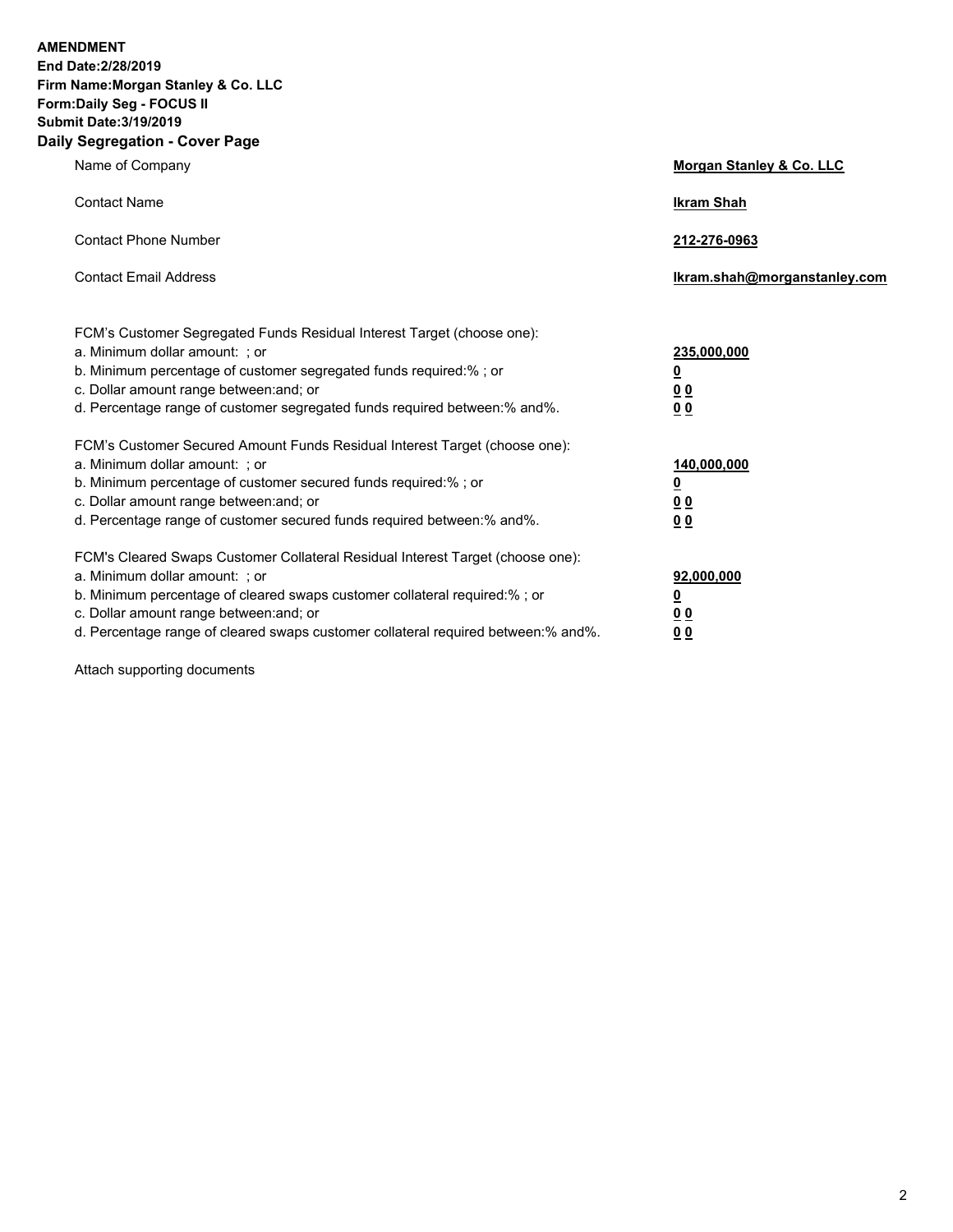|          | <b>AMENDMENT</b><br>End Date: 2/28/2019<br>Firm Name: Morgan Stanley & Co. LLC<br>Form: Daily Seg - FOCUS II<br><b>Submit Date: 3/19/2019</b>                                                                                                                                                              |                                                                 |
|----------|------------------------------------------------------------------------------------------------------------------------------------------------------------------------------------------------------------------------------------------------------------------------------------------------------------|-----------------------------------------------------------------|
|          | <b>Daily Segregation - Secured Amounts</b>                                                                                                                                                                                                                                                                 |                                                                 |
| 1.       | Foreign Futures and Foreign Options Secured Amounts<br>Amount required to be set aside pursuant to law, rule or regulation of a foreign<br>government or a rule of a self-regulatory organization authorized thereunder<br>Net ledger balance - Foreign Futures and Foreign Option Trading - All Customers | $0$ [7305]                                                      |
|          | A. Cash<br>B. Securities (at market)                                                                                                                                                                                                                                                                       | 2,863,903,839 [7315]<br>1,987,382,090 [7317]                    |
| 2.<br>3. | Net unrealized profit (loss) in open futures contracts traded on a foreign board of trade<br>Exchange traded options                                                                                                                                                                                       | 468, 311, 152 [7325]                                            |
| 4.       | a. Market value of open option contracts purchased on a foreign board of trade<br>b. Market value of open contracts granted (sold) on a foreign board of trade<br>Net equity (deficit) (add lines 1.2. and 3.)                                                                                             | 11,920,074 [7335]<br>-12,832,576 [7337]<br>5,318,684,579 [7345] |
| 5.       | Account liquidating to a deficit and account with a debit balances - gross amount<br>Less: amount offset by customer owned securities                                                                                                                                                                      | 24,489,915 [7351]<br>-23,054,306 [7352] 1,435,609<br>[7354]     |
| 6.       | Amount required to be set aside as the secured amount - Net Liquidating Equity<br>Method (add lines 4 and 5)                                                                                                                                                                                               | 5,320,120,188 [7355]                                            |
| 7.       | Greater of amount required to be set aside pursuant to foreign jurisdiction (above) or line<br>6.<br>FUNDS DEPOSITED IN SEPARATE REGULATION 30.7 ACCOUNTS                                                                                                                                                  | 5,320,120,188 [7360]                                            |
| 1.       | Cash in banks<br>A. Banks located in the United States<br>B. Other banks qualified under Regulation 30.7                                                                                                                                                                                                   | 338,570,246 [7500]<br>1,155,896,742 [7520] 1,494,466,988        |
| 2.       | Securities                                                                                                                                                                                                                                                                                                 | [7530]                                                          |
|          | A. In safekeeping with banks located in the United States                                                                                                                                                                                                                                                  | 139,666,588 [7540]                                              |
| 3.       | B. In safekeeping with other banks qualified under Regulation 30.7<br>Equities with registered futures commission merchants                                                                                                                                                                                | 0 [7560] 139,666,588 [7570]                                     |
|          | A. Cash<br><b>B.</b> Securities                                                                                                                                                                                                                                                                            | 6,193,732 [7580]<br>$0$ [7590]                                  |
|          | C. Unrealized gain (loss) on open futures contracts                                                                                                                                                                                                                                                        | 2,161,377 [7600]                                                |
|          | D. Value of long option contracts                                                                                                                                                                                                                                                                          | $0$ [7610]                                                      |
| 4.       | E. Value of short option contracts<br>Amounts held by clearing organizations of foreign boards of trade                                                                                                                                                                                                    | 0 [7615] 8,355,109 [7620]                                       |
|          | A. Cash                                                                                                                                                                                                                                                                                                    | 0[7640]                                                         |
|          | <b>B.</b> Securities                                                                                                                                                                                                                                                                                       | $0$ [7650]                                                      |
|          | C. Amount due to (from) clearing organization - daily variation                                                                                                                                                                                                                                            | $0$ [7660]                                                      |
|          | D. Value of long option contracts                                                                                                                                                                                                                                                                          | $0$ [7670]                                                      |
| 5.       | E. Value of short option contracts                                                                                                                                                                                                                                                                         | 0 [7675] 0 [7680]                                               |
|          | Amounts held by members of foreign boards of trade<br>A. Cash                                                                                                                                                                                                                                              | 1,556,484,323 [7700]                                            |
|          | <b>B.</b> Securities                                                                                                                                                                                                                                                                                       | 1,847,715,502 [7710]                                            |
|          | C. Unrealized gain (loss) on open futures contracts                                                                                                                                                                                                                                                        | 466,149,775 [7720]                                              |
|          | D. Value of long option contracts                                                                                                                                                                                                                                                                          | 11,920,074 [7730]                                               |
|          | E. Value of short option contracts                                                                                                                                                                                                                                                                         | -12,832,576 [7735] 3,869,437,098<br>[7740]                      |
| 6.       | Amounts with other depositories designated by a foreign board of trade                                                                                                                                                                                                                                     | $0$ [7760]                                                      |
| 7.       | Segregated funds on hand                                                                                                                                                                                                                                                                                   | $0$ [7765]                                                      |
| 8.       | Total funds in separate section 30.7 accounts                                                                                                                                                                                                                                                              | 5,511,925,783 [7770]                                            |
| 9.       | Excess (deficiency) Set Aside for Secured Amount (subtract line 7 Secured Statement<br>Page 1 from Line 8)                                                                                                                                                                                                 | 191,805,595 [7380]                                              |

- 10. Management Target Amount for Excess funds in separate section 30.7 accounts **140,000,000** [7780]<br>11. Excess (deficiency) funds in separate 30.7 accounts over (under) Management Target **51,805,595** [7785]
- Excess (deficiency) funds in separate 30.7 accounts over (under) Management Target **51,805,595** [7785]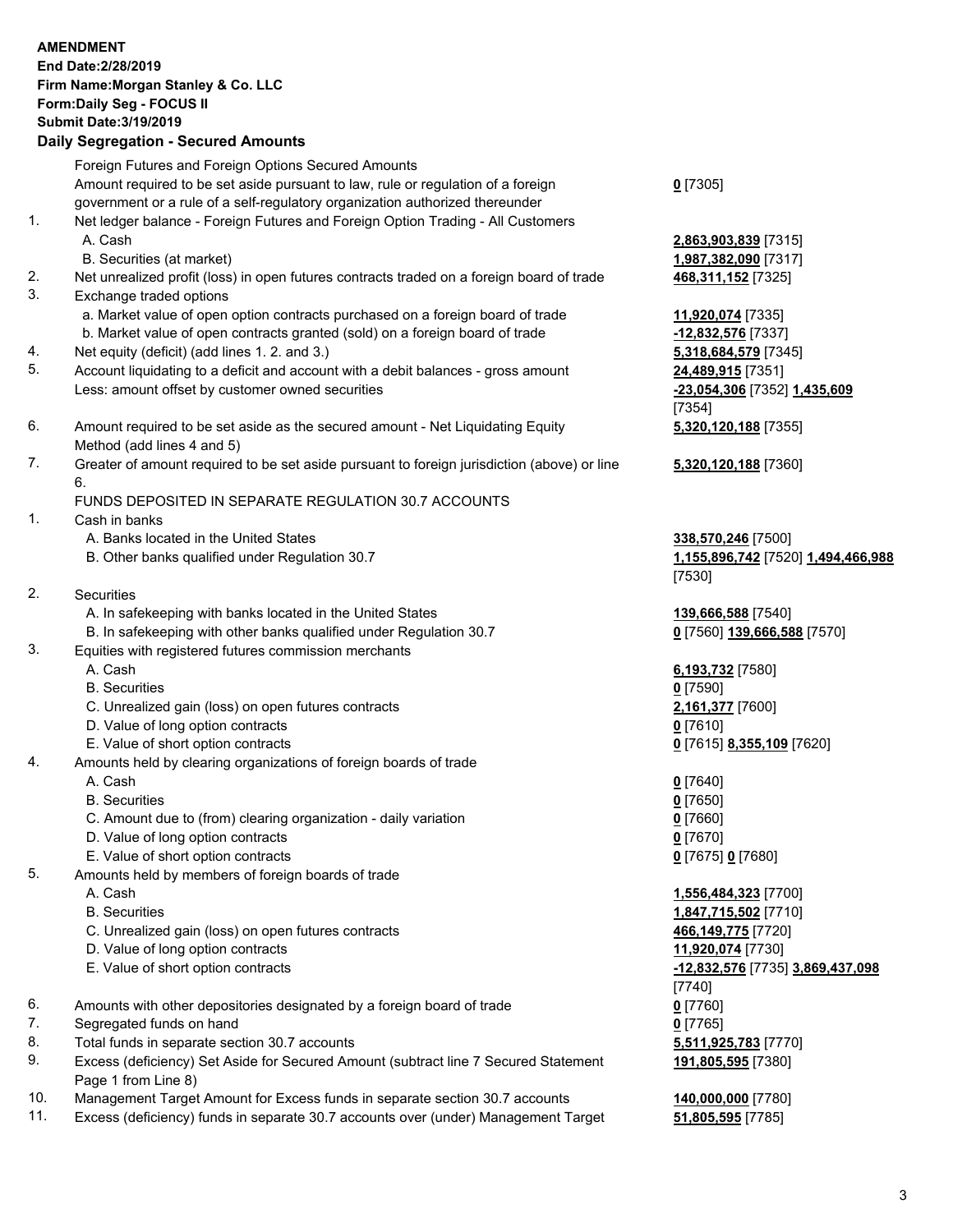|     | <b>AMENDMENT</b><br>End Date: 2/28/2019<br>Firm Name: Morgan Stanley & Co. LLC<br>Form: Daily Seg - FOCUS II<br><b>Submit Date: 3/19/2019</b> |                                    |
|-----|-----------------------------------------------------------------------------------------------------------------------------------------------|------------------------------------|
|     | Daily Segregation - Segregation Statement                                                                                                     |                                    |
|     | SEGREGATION REQUIREMENTS(Section 4d(2) of the CEAct)                                                                                          |                                    |
| 1.  | Net ledger balance                                                                                                                            |                                    |
|     | A. Cash                                                                                                                                       | 8,483,815,174 [7010]               |
|     | B. Securities (at market)                                                                                                                     | 6,144,198,451 [7020]               |
| 2.  | Net unrealized profit (loss) in open futures contracts traded on a contract market                                                            | 1,467,172,328 [7030]               |
| 3.  | Exchange traded options                                                                                                                       |                                    |
|     | A. Add market value of open option contracts purchased on a contract market                                                                   | 251,059,565 [7032]                 |
|     | B. Deduct market value of open option contracts granted (sold) on a contract market                                                           | -233,230,136 [7033]                |
| 4.  | Net equity (deficit) (add lines 1, 2 and 3)                                                                                                   | 16,113,015,382 [7040]              |
| 5.  | Accounts liquidating to a deficit and accounts with                                                                                           |                                    |
|     | debit balances - gross amount                                                                                                                 | 399, 352, 975 [7045]               |
|     | Less: amount offset by customer securities                                                                                                    | -398,417,928 [7047] 935,047 [7050] |
| 6.  | Amount required to be segregated (add lines 4 and 5)<br>FUNDS IN SEGREGATED ACCOUNTS                                                          | 16,113,950,429 [7060]              |
| 7.  | Deposited in segregated funds bank accounts                                                                                                   |                                    |
|     | A. Cash                                                                                                                                       | 3,833,971,170 [7070]               |
|     | B. Securities representing investments of customers' funds (at market)                                                                        | $0$ [7080]                         |
|     | C. Securities held for particular customers or option customers in lieu of cash (at<br>market)                                                | 612,167,250 [7090]                 |
| 8.  | Margins on deposit with derivatives clearing organizations of contract markets                                                                |                                    |
|     | A. Cash                                                                                                                                       | 6,422,971,633 [7100]               |
|     | B. Securities representing investments of customers' funds (at market)                                                                        | $0$ [7110]                         |
|     | C. Securities held for particular customers or option customers in lieu of cash (at<br>market)                                                | 5,532,031,201 [7120]               |
| 9.  | Net settlement from (to) derivatives clearing organizations of contract markets                                                               | -25,322,962 [7130]                 |
| 10. | Exchange traded options                                                                                                                       |                                    |
|     | A. Value of open long option contracts                                                                                                        | 251,059,565 [7132]                 |
|     | B. Value of open short option contracts                                                                                                       | -233,230,136 [7133]                |
| 11. | Net equities with other FCMs                                                                                                                  |                                    |
|     | A. Net liquidating equity                                                                                                                     | 9,168,158 [7140]                   |
|     | B. Securities representing investments of customers' funds (at market)                                                                        | $0$ [7160]                         |
|     | C. Securities held for particular customers or option customers in lieu of cash (at<br>market)                                                | $0$ [7170]                         |
| 12. | Segregated funds on hand                                                                                                                      | $0$ [7150]                         |
| 13. | Total amount in segregation (add lines 7 through 12)                                                                                          | 16,402,815,879 [7180]              |
| 14. | Excess (deficiency) funds in segregation (subtract line 6 from line 13)                                                                       | 288,865,450 [7190]                 |
| 15. | Management Target Amount for Excess funds in segregation                                                                                      | 235,000,000 [7194]                 |

16. Excess (deficiency) funds in segregation over (under) Management Target Amount Excess

**53,865,450** [7198]